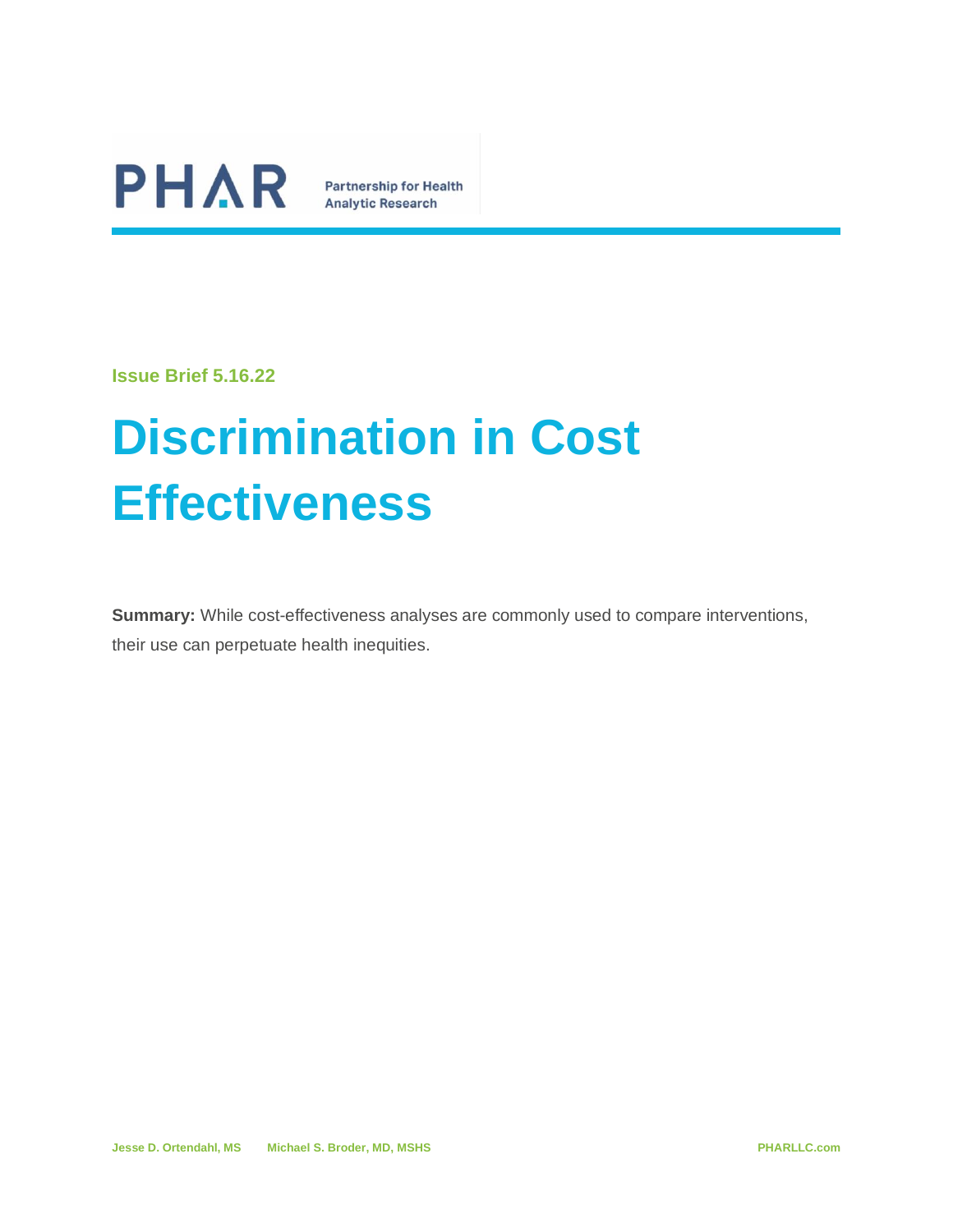Traditional quality-adjusted life years gained (QALY)-based cost-effectiveness analyses (CEA) are commonly conducted by HTA bodies and researchers to compare the value of medical interventions. These analyses, which also serve as the basis for value assessments, are subsequently leveraged by payers in the commercial market to help inform resource allocation decisions. Conventional QALY-based CEA methods are designed to generate a population-level outcome (e.g., average expected benefits in relation to expected costs), however this approach is not well equipped to address an increasingly diverse patient population. This can particularly impact vulnerable communities, who experience worse health outcomes compared to the general population. Instead, traditional value assessment focuses on providing insights relative to the 'average' patient, regardless of the heterogeneity of the population who could benefit from an intervention under review.<sup>1</sup> In cases where there are patient-level differences that could impact outcomes, this one-size-fits-all approach could lead to a miscalculation of value across subpopulations and exacerbate disparities if these differences are also associated with existing inequities (e.g., by race, ethnicity, or disability). There are a number of key reasons that CEA can perpetuate inequities:

- 1. Typical QALY-based CEA assume a homogenous group, often ignoring important differences influenced by social determinants of health. One-size-fits-all approaches to assessing value using a generalized population may over- or underestimate true value of said intervention on subpopulations.
- 2. CEA that rely on stratified quality of life or life expectancy inputs would systematically undervalue interventions for populations with lower estimated life expectancies and quality of life (QoL), including racial and ethnic minorities, elderly, and individuals with disabilities.

## **Section 1: One-Size-Fits-All Approaches to Value Assessment Fail to Account For an Increasingly Diverse Patient Population**

When conducting traditional QALY-based CEA, researchers typically assume all patients have a population-wide average risk of disease, utilization of treatment, and efficacy of therapy. However, this assumption fails to account for the racial and ethnic health disparities known to exist in the US. For example, the average rate of hypertension in all US adults is 47.3%, however this ranges from 38.9% in the Hispanic population to 56.2% in the non-Hispanic Black population.<sup>2</sup> The higher the incidence of a disease in a subpopulation, the higher potential value an intervention may have on that particular population compared to that of the general population. Therefore, the value of preventive measures, such as educational interventions related to limiting sodium intake and encouraging exercise, or anti-hypertensive pharmaceutical treatments would be deemed of lower value to the 'average' population despite offering a potential higher value to the Black population. For an example, see [Figure 1.](#page-2-0)

<sup>1</sup> Williams A. Cost-effectiveness analysis: is it ethical? *Journal of Medical Ethics*. 1992;18(1):7-11. doi[:10.1136/jme.18.1.7](https://doi.org/10.1136/jme.18.1.7) <sup>2</sup> Centers for Disease Control and Prevention. Table 1. Published March 22, 2021. [https://millionhearts.hhs.gov/data](https://millionhearts.hhs.gov/data-reports/hypertension-prevalence-tables.html)[reports/hypertension-prevalence-tables.html](https://millionhearts.hhs.gov/data-reports/hypertension-prevalence-tables.html)

**<sup>2</sup>** | **Racial Inequities in Cost Effectiveness**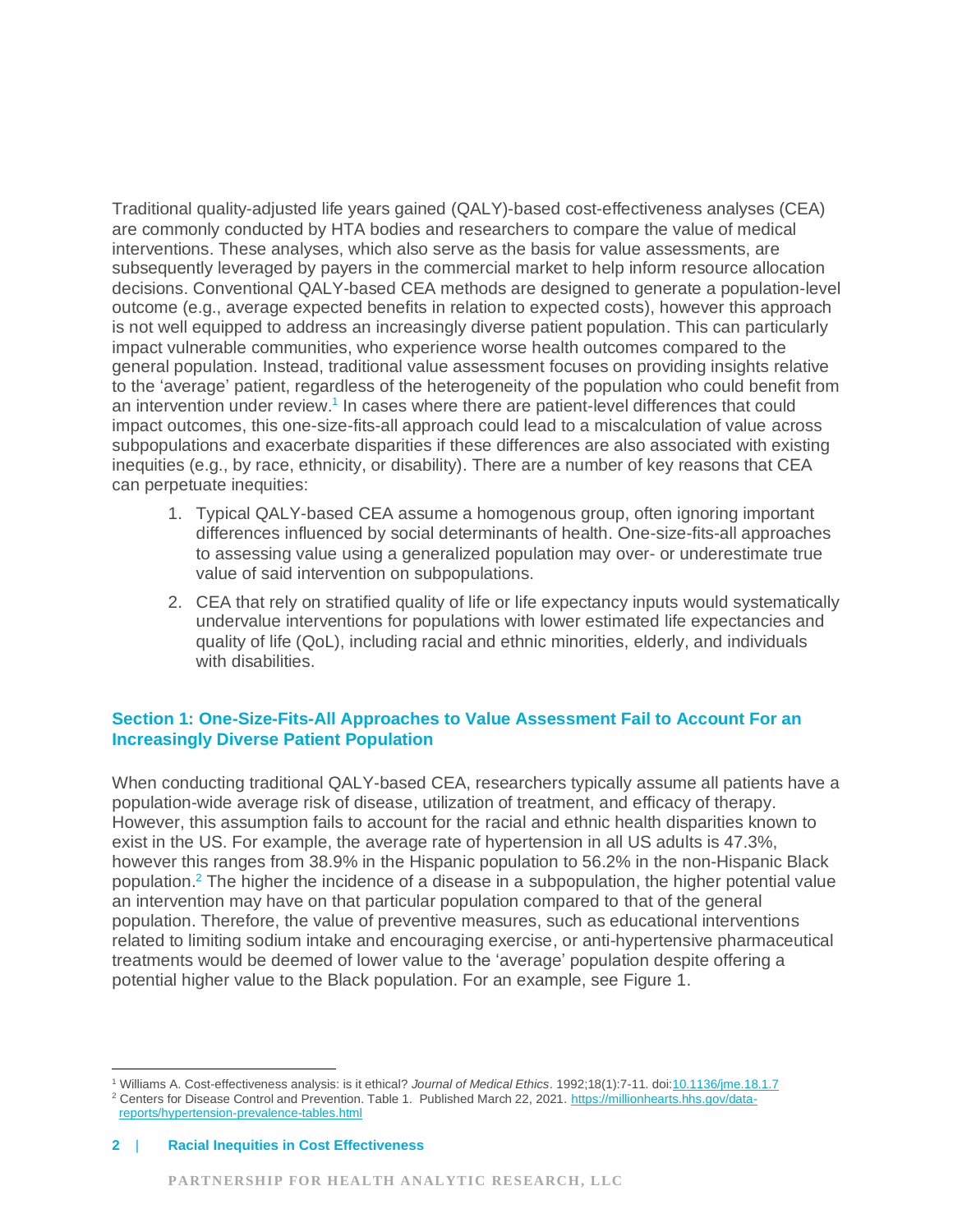<span id="page-2-0"></span>**Figure 1: Impact of Incidence on Benefit of an Intervention**

| <b>POPULATION A</b>                                    | <b>POPULATION B</b>                                   |
|--------------------------------------------------------|-------------------------------------------------------|
| 100 people in the population                           | 100 people in the population                          |
| $50\%$ with disease = 50 patients                      | 10% with disease = 10 patients                        |
| Drug is life-saving 50% of the time $= 25$ lives saved | Drug is life-saving 50% of the time $=$ 5 lives saved |

There are more examples which showcase that using a single population in cost-effectiveness fails to reflect the diversity in patient outcomes and experiences. In breast cancer, the risk of disease ranges from 8% in American Indian and Alaskan Native women to 12% in Black women, and the proportion of women over 40 who had undergone mammography in the previous two years ranged from 57.8% among Asian women to 67.3% in white women.3,4 All of these disparities are masked in the general population averages within traditional QALY-based CEA models. These differences in risk of disease and treatment uptake, if not accounted for, have the potential to bias the true benefit of treatments among racial/ethnic subgroups.

The impact of not accounting for patient differences in CEA can be seen in recent published literature. A review by the Institute for Clinical and Economic Review (ICER) which assessed the cost-effectiveness of outpatient treatments for COVID-19 assumed a homogenous patient population.<sup>5</sup> While ICER found the treatments to be cost-effective for the general population, the assessment failed to account for the unique impact the COVID pandemic has had on racial and ethnic minority populations and individuals with disabilities due to a myriad of long-standing issues such as, racism, discrimination, social and economic inequities.<sup>6,7,8</sup> Through its one-sizefits-all approach to assessing value, ICER's report likely undervalued the true clinical benefit and impact of COVID treatments on certain racial and ethnic minority and disability populations who have experienced a disproportionate burden of the COVID-19 pandemic including in terms of prevalence, hospitalization, and mortality as compared to the white or non-disabled population.<sup>9,10</sup> CEA findings using data from homogenous populations could lead to inappropriate access determinations.

Throughout the published literature there are many cases that demonstrate differences in value that are revealed when results are stratified by race and ethnicity. For example, a 2019 CEA assessed the pneumococcal vaccine in individuals 50-64 years old. In this study, when the

#### **3** | **Racial Inequities in Cost Effectiveness**

<sup>3</sup> National Cancer Institute. Breast: SEER Age-Adjusted Incidence Rates, 2014-2018, By Sex, Delay-adjusted SEER Incidence Rate, All Races, All Ages, All Stages. SEER\*Explorer Application[. https://seer.cancer.gov/explorer/](https://seer.cancer.gov/explorer/)

<sup>4</sup> National Center for Health Statistics. Health, United States, 2019: Table 033. Hyattsville, MD. 2021. Available from: [https://www.cdc.gov/nchs/hus/contents2019.htm.](https://www.cdc.gov/nchs/hus/contents2019.htm)

<sup>&</sup>lt;sup>5</sup> Institute for Clinical and Economic Review (ICER). Special Assessment of Outpatient Treatments for COVID-19. Published online February 3, 2022. [https://icer.org/wp-content/uploads/2021/08/ICER\\_COVID\\_19\\_Draft\\_Evidence\\_Report\\_020322.pdf](https://icer.org/wp-content/uploads/2021/08/ICER_COVID_19_Draft_Evidence_Report_020322.pdf)

<sup>&</sup>lt;sup>6</sup> Thoumi A, Hendel K, Gutierrez S, Chaudrey N, Martinez-Bianchi V. Bridging The Health Equity Gap: Strategies To Create An Equitable Health System For Latinx Communities. Health Affairs. Published November 19, 2021. <https://www.healthaffairs.org/do/10.1377/forefront.20211115.823757>

<sup>7</sup> NIHCM Foundation. Disability, Health Equity & COVID-19. Published September 21, 2021[. https://nihcm.org/publications/disability](https://nihcm.org/publications/disability-health-equity)[health-equity](https://nihcm.org/publications/disability-health-equity)

<sup>8</sup> Artiga S, Tolbert J, Kates J, Michaud J, Orgera K. Growing COVID-19 Hotspots in the U.S. South and West will Likely Widen Disparities for People of Color. KFF. Published July 10, 2020[. https://www.kff.org/policy-watch/growing-covid-19-hotspots-in-south](https://www.kff.org/policy-watch/growing-covid-19-hotspots-in-south-and-west-likely-widen-disparities-people-of-color/)[and-west-likely-widen-disparities-people-of-color/](https://www.kff.org/policy-watch/growing-covid-19-hotspots-in-south-and-west-likely-widen-disparities-people-of-color/)

<sup>&</sup>lt;sup>9</sup> Centers for Disease Control and Prevention. COVID-19 Information for People with Disabilities. Published October 26, 2021. <https://www.cdc.gov/ncbddd/humandevelopment/covid-19/people-with-disabilities.html>

<sup>&</sup>lt;sup>10</sup> COVID-19 Deaths By Race And Ethnicity In United States. Health Equity Tracker[. https://healthequitytracker.org](https://healthequitytracker.org/)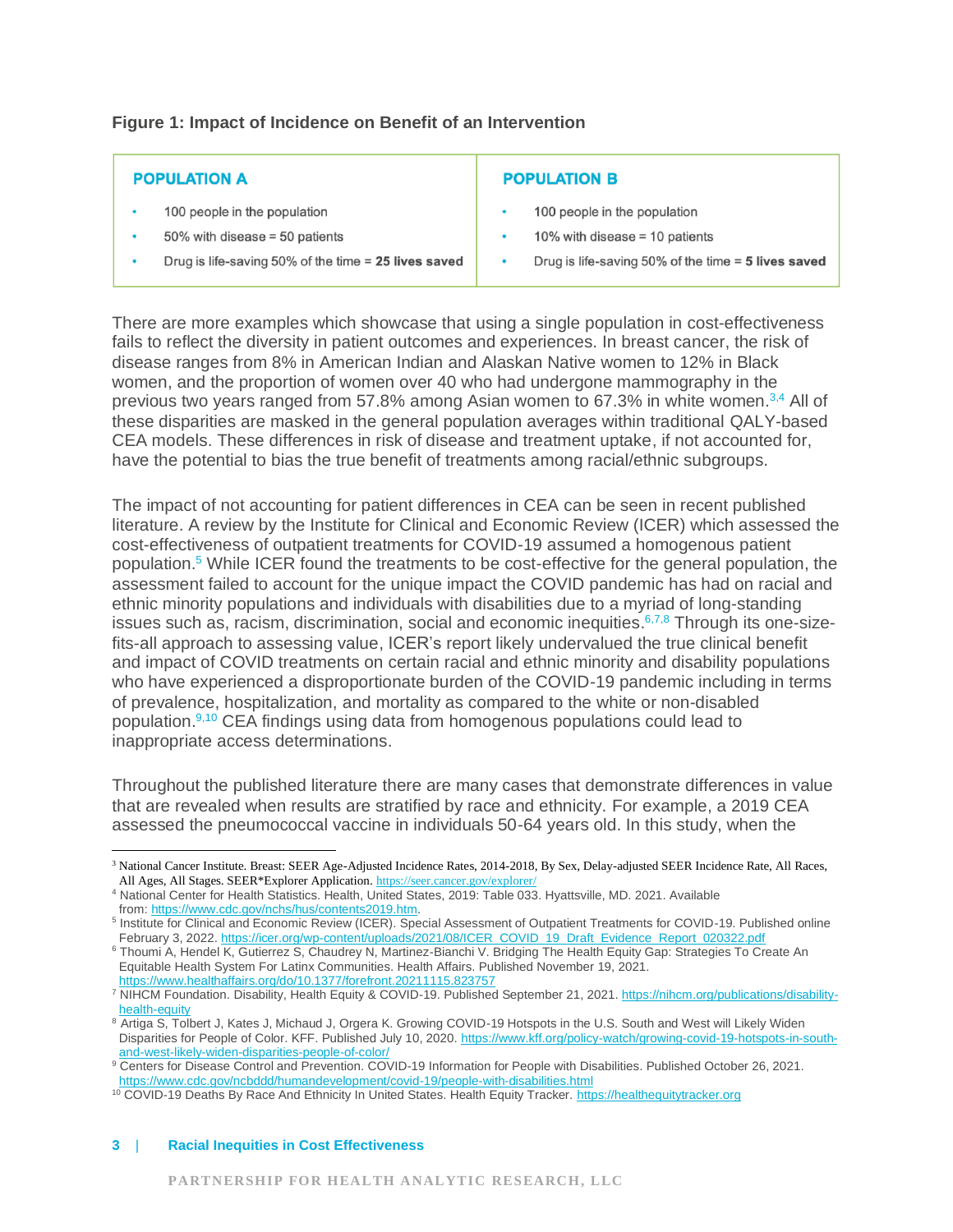authors assume that the vaccine is effective against nonbacteremic pneumococcal pneumonia, the general population had a mean ICER value of \$81,002 (notably above another commonly used threshold of \$50,000/QALY), however the Black population had a mean ICER value which was almost half the general population value (\$43,957).<sup>11</sup> So, based on the average cost effectiveness, the results may be interpreted as suggesting that the intervention is not worth covering for patients to access, despite the fact that it is estimated to have a favorable costeffectiveness ratio for Black patients.

Given the challenges of relying on average cost-effectiveness calculations due to differences in patient risk, and treatment effectiveness, driven by societal factors outside the healthcare system, stratifying estimates by subgroups may offer one solution. However, additional limitations remain when CEA are stratified and relies on the QALY or life-years gained. In Section 2 of this brief we describe why CEA that rely on stratified quality of life or life expectancy inputs can do more harm than good.

## **Section 2: Value Assessments Stratified by Race Could Also Undervalue Treatments For Certain Populations**

As mentioned previously, the CEA result (incremental cost-effectiveness ratio) is estimated by dividing the costs of an intervention by the clinical benefits. **That clinical benefit is typically measured in either life years gained or quality-adjusted life years gained (QALYs).** These measures of benefit reflect the patient outcomes due to receiving the intervention compared with their outcomes in the absence of the intervention. However, this difference can be influenced by differences between groups that are not reflective of the intervention of interest, and to the extent those differences are due to underlying health inequities the results can be biased and discriminate against treatments for disadvantaged populations.

For example, there are well documented disparities in life expectancy between racial groups, whether it is measured from birth or from a specific age. As of 2020, white individuals are expected to live 77.6 years, with those surviving until age 65 being expected to live an additional 18.8 years. In comparison, life expectancy for Black individuals averages 71.8 years from birth, and those surviving to 65 only expect to live another 16.6 years.<sup>12</sup> When considering an intervention that can reverse a fatal condition, each subgroup would have their benefit measured as the additional years gained from the time of the intervention until their age of expected death. Given the differences in life expectancy, less value would therefore be assigned to an intervention given to a Black individual as would the same intervention in a white individual. For example, conducting racial/ethnic subgroup analyses on the value of COVID-19 vaccines may result in discrimination due to these unfortunate disparities in life expectancy among Black as compared to white individuals.

This discriminatory characteristic in CEA also arises when considering the values of interventions that can be used in individuals of different ages. A life-saving intervention administered to an infant would result in many decades of additional life, whereas an alternative intervention in an elderly individual would be viewed less positively by CEA because the

#### **4** | **Racial Inequities in Cost Effectiveness**

<sup>&</sup>lt;sup>11</sup> Wateska AR, Nowalk MP, Lin CJ, et al. Cost-effectiveness of adult pneumococcal vaccination policies in underserved minorities aged 50–64 years compared to the US general population. *Vaccine*. 2019;37(14):2026-2033. doi[:10.1016/j.vaccine.2019.01.002](https://doi.org/10.1016/j.vaccine.2019.01.002)

<sup>&</sup>lt;sup>12</sup> Arias E, Betzaida TV, Ahmad F, Kochanek K. *Provisional Life Expectancy Estimates for* 2020. National Center for Health Statistics (U.S.); 2021. do[i:10.15620/cdc:107201](https://doi.org/10.15620/cdc:107201)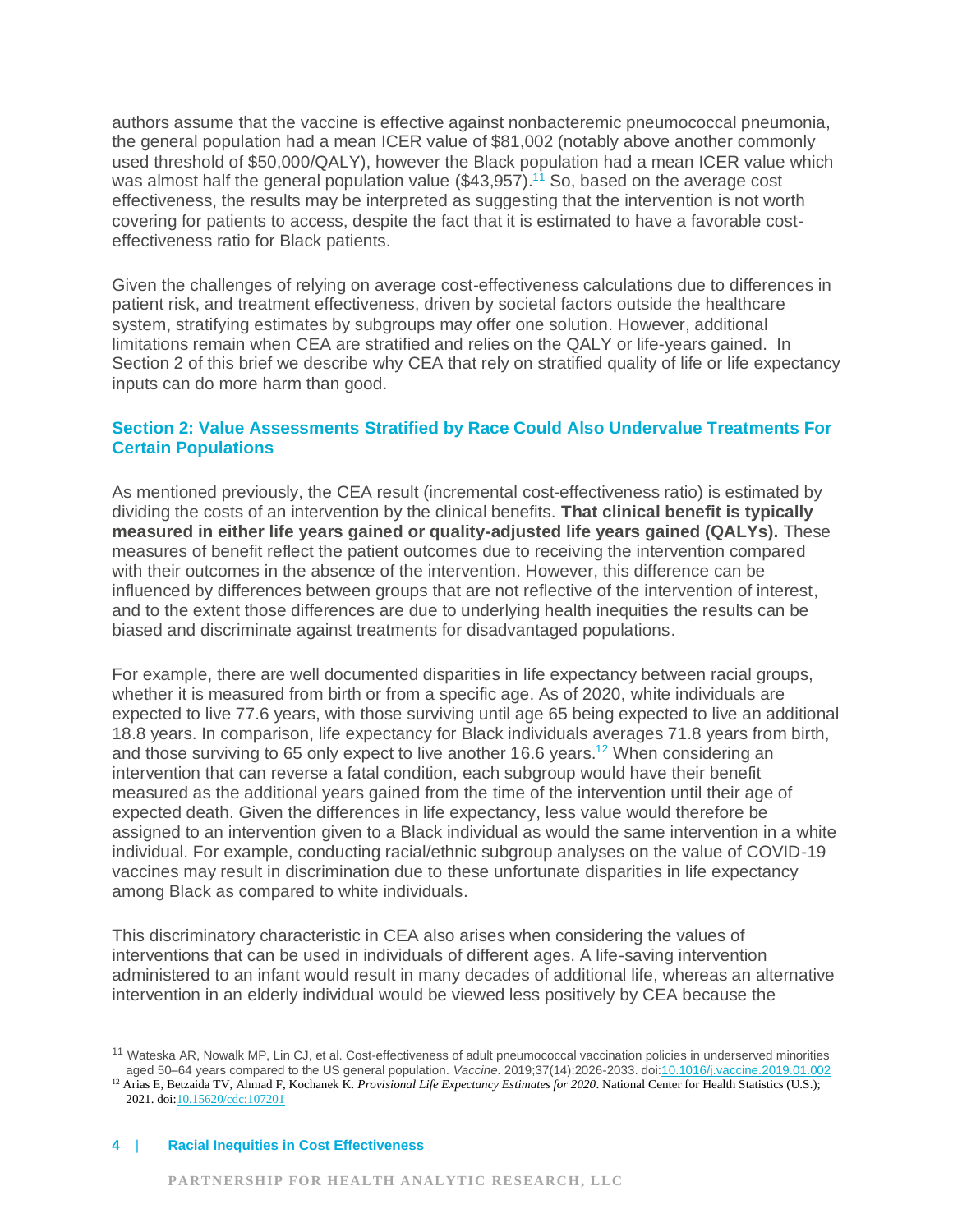potential gains in life expectancy would be far fewer.

Similarly, when benefits of an intervention are measured in terms of QALY, they are estimated by considering the increase in both length and QoL gained from the intervention. The biases that could arise related to length of life have been discussed, but the same issues apply to the QoL when considering interventions that could be used amongst populations whose baseline QoL is low due to severe illness or disability.

As an example, imagine a condition reduces the health utility of an individual to 0.30 (with 1 representing perfect health, 0 representing death, and values in between reflecting the healthrelated QoL for those with illness). If a curative treatment existed for this condition and was used on an otherwise healthy individual, their health utility could improve by 0.70 (1.0 – 0.30), and would be reflected in higher QALY gains. If the same treatment was given to an individual with severe illness or disabilities such that curing the condition would only result in their utility increasing from 0.30 to 0.50 (due to the impact of their unrelated disability), the same intervention would be assigned less value. When choosing between interventions, those that are more commonly given to individuals with disabilities would therefore be penalized due to providing less potential benefit. A similar issue arises when considering groups that may have more co-morbidities and worse overall health in the absence of disease, whether these groups are defined by race, socioeconomic status, or age. Therefore, the very nature of how QALYs are calculated devalues the lives of certain subgroups who experience health inequities and unfortunately have less time to "survive."

### **Conclusion**

The lack of diversity and potential discrimination when employing current methodologies may be disturbing and are a step back in the progress towards health equity. Average estimates of value based on the QALY or life expectancy fail to reflect important differences in patient populations, which are often driven by underlying health disparities. Stratifying CEA results using data representative of different subgroups can better represent these differences. However, challenges remain in relying on QALY-based CEA based on stratified inputs given its potential to discriminate against disadvantaged communities with lower life expectancy or quality of life, including the disabled, severely ill, and select communities of color.

However, efforts are underway to employ innovative approaches to assess the value of health interventions that do not incorporate QALYs.<sup>13</sup> Comparative effectiveness research that is not reliant on the QALY or life expectancies provides a method to evaluate treatment effectiveness on distinct and important health-related outcomes while adjusting for disparities. Additionally, multi-criteria decision analysis (MCDA) is a viable methodology in which multiple outcomes can be reported separately or combined to generate a single measure of value while incorporating input from diverse patients.<sup>14,15,16</sup> This ensures that health outcomes can be captured along with

<sup>&</sup>lt;sup>13</sup> Diaby V, Ali A, Babcock A, Fuhr J, Braithwaite D. Incorporating health equity into value assessment: frameworks, promising alternatives, and future directions. 2021;27(9):8.

<sup>14</sup> AJMC. Expanding Use of Multi-Criteria Decision Analysis for Health Technology Assessment. Published December 11, 2019. <https://www.ajmc.com/view/expanding-use-of-multicriteria-decision-analysis-for-health-technology-assessment>

<sup>15</sup> National Pharmaceutical Council. Empowering the Patient Voice in Value Assessment: Paving the Way for MCDA. Published November 29, 2020[. https://www.npcnow.org/resources/empowering-patient-voice-value-assessment-paving-way-mcda](https://www.npcnow.org/resources/empowering-patient-voice-value-assessment-paving-way-mcda)

<sup>16</sup> McQueen RB. How MCDA Can Drive Better Value Assessment. PhRMA Foundation. Published April 28, 2021. <https://www.phrmafoundation.org/2021/04/how-mcda-can-drive-better-value-assessment/>